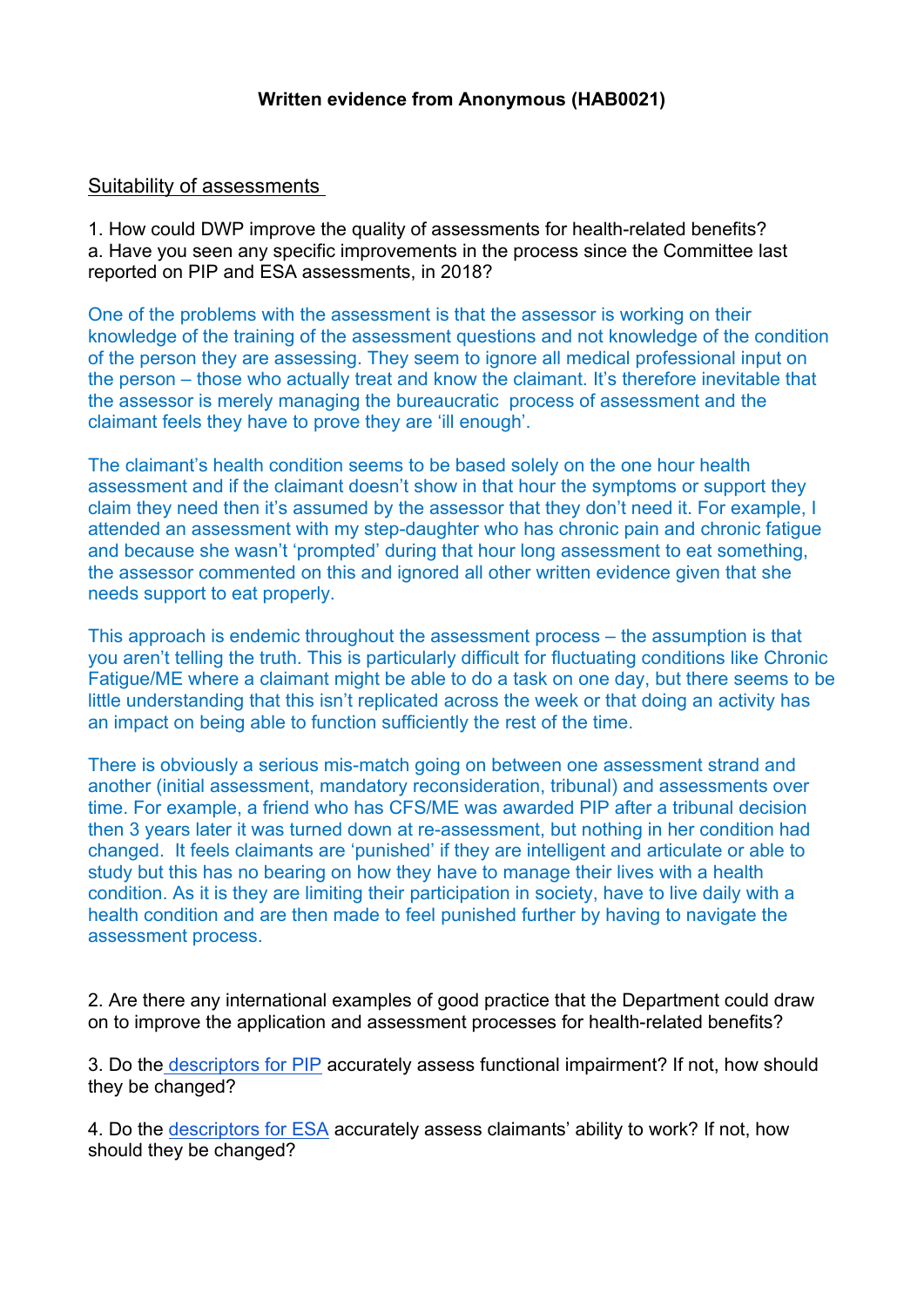5. DLA (for children under the age of 16) and Attendance Allowance usually use paperbased rather than face-to-face assessments. How well is this working? a. Before PIP replaced DLA for adults, DLA was also assessed using a paper-based system. What were the benefits and drawbacks of this approach?

6. How practical would it be for DWP's decision makers to rely on clinician input, without a separate assessment, to make decisions on benefit entitlement? What are the benefits and the drawbacks of such an approach?

There should be more trust in clinician's comments on the claimant's health condition. However, clinicians can understand the condition and how it can impact on someone but they don't see the day-to-day impact it has on the person and have to rely on the claimant/patient's reporting of the impact. How can a GP know how a condition affects their patient when it comes to preparing food or going out, other than what the patient reports to them? But they can know the person's medical history, how their condition has affected them over time and how it's affecting their life now. If a person has an on-going condition and the clinician confirms this, why does the claimant need to be assessed all over again by PIP?

In addition, some claimants have limited input from health professionals as there is nothing more they can do for the claimant/patient. Claimants with long term conditions learn to manage their health condition as that's often all they can do. For example, with CFS/ME there is limited medical input and this is generally at the start of diagnosis – after that there is no regular 'check up' or assessment and the person learns to manage the condition on their own. However, at the PIP assessment it is often commented that the claimant is getting no input from medical professionals so it's not as bad as they say – e.g for brain fog, a well known element in CFS/ME, but the assessor will say that it can't be a significant issue as there is no medical treatment or input being given. When you've had this condition for a number of years there is no medical treatment (and very little at the start).

7. Appeals data shows that, for some health-related benefits, up to 76% of tribunals find in favour of the claimant. Why is that?

a. What could DWP change earlier in the process to ensure that fewer cases go to appeal?

It feels as if the assessor is trying to prove that you can do more than you say and are black and white in their interpretation of the questions and answers, whereas the tribunals question more the impact the health condition has on your daily life. The tribunal seems to understand better the assessment process and what the questions are meant to measure. For example, the assessor asked 'can you read a text?' and wasn't interested in the explanation that 'yes, I can read a text because I can read, but in the morning I struggle to respond to texts and often mis-read them or ignore them due to brain fog and fatigue'. In another example, the assessor constantly referred in their report that the claimant was a Councillor for 2 hours a week and the assumption was that she was therefore intelligent and articulate enough to communicate. This ignored the evidence given that medication and pain meant that on most days communication was difficult and at times impossible.

8. Is there a case for combining the assessment processes for different benefits? If not, how else could the Department streamline the application processes for people claiming more than one benefit (eg. PIP and ESA)?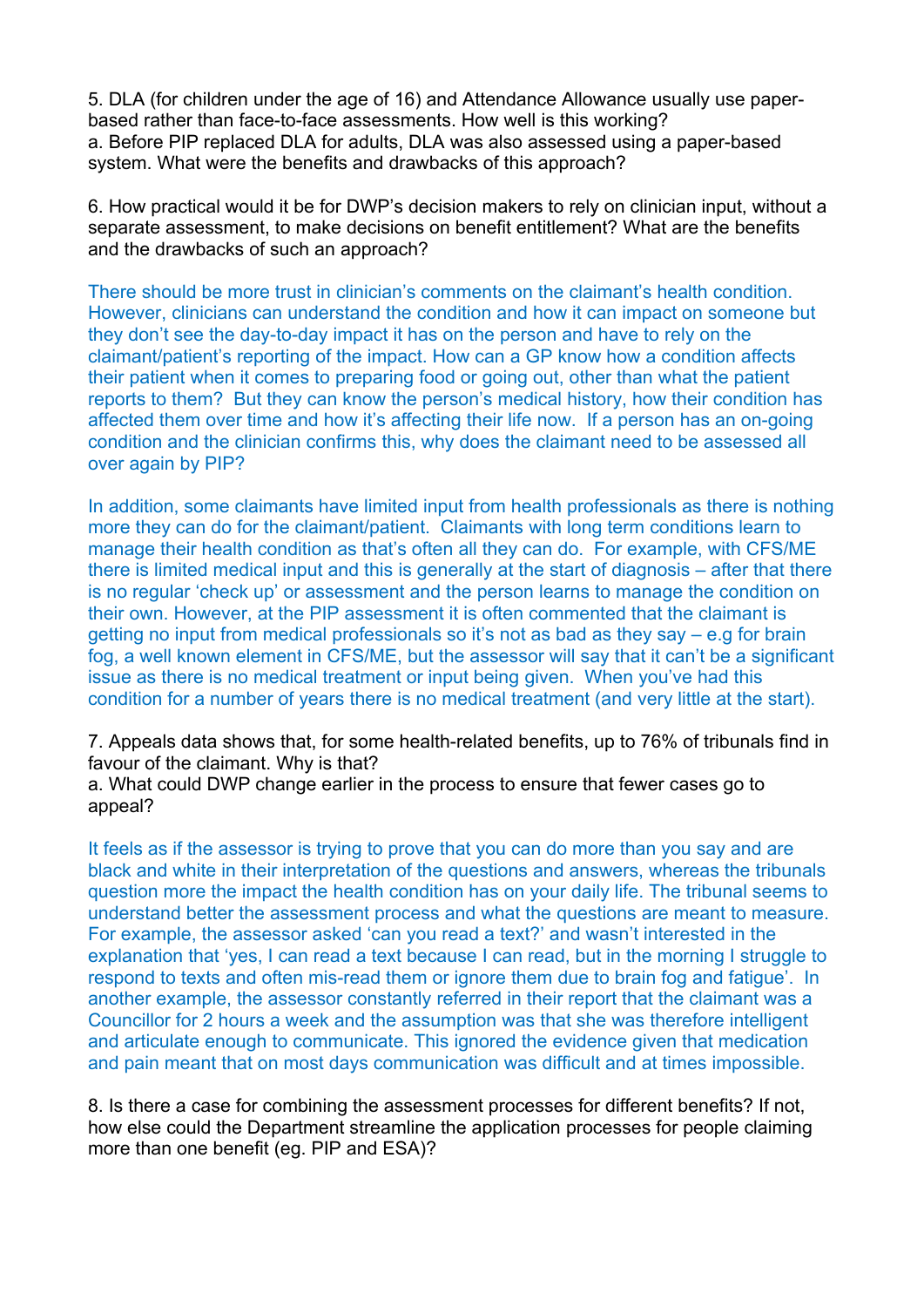9. What are your views on the Department's "Health Transformation Programme"? What changes would you like to see under the programme?

a. (For people claiming) Would you like to be able to manage your benefit claim online? b. What would be the benefits and drawbacks of DWP bringing assessments "in house", rather than contracting them to external organisations (Capita, Atos and Maximus)? In particular, would this help to increase trust in the process?

b. There is a feeling that by having the assessment external that there is a financial incentive for the company to turn down a certain number of claims. There is no repercussion on the external company if the assessor's decision results in going to tribunal. However, taking it 'in house' could just result in it being even more led by the bureaucratic process and more removed from the reality of claimant's lives. At the end of the day it's the assessment process and lack of trust in the claimants that is the issue, no matter who delivers the programme.

10. What lessons should the Department learn from the way that it handled claims for health-related benefit claims during the pandemic: for example, relying to a greater extent on paper-based assessments, or using remote/telephone assessments? a. Is there a case for making some of the changes permanent?

This will depend on the claimant and their health condition and should be an option offered to those who want it. For my son who has CFS/ME being able to do the assessment by phone was a better option and it felt he was also not going to be judged on his appearance and how he walked that day. Having to visit an assessment centre for many claimants is frightening and tiring. However, for others they might prefer that the assessor sees this so they can get some understanding of the impact on the claimant.

11. [Most](https://committees.parliament.uk/publications/3837/documents/38519/default/) [assessments](https://committees.parliament.uk/publications/3837/documents/38519/default/) [for](https://committees.parliament.uk/publications/3837/documents/38519/default/) [Industrial](https://committees.parliament.uk/publications/3837/documents/38519/default/) [Injuries](https://committees.parliament.uk/publications/3837/documents/38519/default/) [Disablement](https://committees.parliament.uk/publications/3837/documents/38519/default/) [Benefit](https://committees.parliament.uk/publications/3837/documents/38519/default/) [were](https://committees.parliament.uk/publications/3837/documents/38519/default/) [suspended](https://committees.parliament.uk/publications/3837/documents/38519/default/) [during](https://committees.parliament.uk/publications/3837/documents/38519/default/) [the](https://committees.parliament.uk/publications/3837/documents/38519/default/) [pandemic.](https://committees.parliament.uk/publications/3837/documents/38519/default/) What ha[s](https://committees.parliament.uk/oralevidence/1630/pdf/) b[ee](https://committees.parliament.uk/oralevidence/1630/pdf/)n the i[mp](https://committees.parliament.uk/oralevidence/1630/pdf/)act on people try[in](https://committees.parliament.uk/oralevidence/1630/pdf/)g t[o](https://committees.parliament.uk/oralevidence/1630/pdf/) claim IIDB? a. [Some](https://committees.parliament.uk/oralevidence/1630/pdf/) [IIDB](https://committees.parliament.uk/oralevidence/1630/pdf/) [claimants](https://committees.parliament.uk/oralevidence/1630/pdf/) [will](https://committees.parliament.uk/oralevidence/1630/pdf/) [receive](https://committees.parliament.uk/oralevidence/1630/pdf/) [a](https://committees.parliament.uk/oralevidence/1630/pdf/) [lower](https://committees.parliament.uk/oralevidence/1630/pdf/) [award](https://committees.parliament.uk/oralevidence/1630/pdf/) [than](https://committees.parliament.uk/oralevidence/1630/pdf/) [they](https://committees.parliament.uk/oralevidence/1630/pdf/) [might](https://committees.parliament.uk/oralevidence/1630/pdf/) [have,](https://committees.parliament.uk/oralevidence/1630/pdf/) [due](https://committees.parliament.uk/oralevidence/1630/pdf/) [to](https://committees.parliament.uk/oralevidence/1630/pdf/) [the](https://committees.parliament.uk/oralevidence/1630/pdf/) [suspension](https://committees.parliament.uk/oralevidence/1630/pdf/) [of](https://committees.parliament.uk/oralevidence/1630/pdf/) [assessments,](https://committees.parliament.uk/oralevidence/1630/pdf/) [because](https://committees.parliament.uk/oralevidence/1630/pdf/) [IIDB](https://committees.parliament.uk/oralevidence/1630/pdf/) [awards](https://committees.parliament.uk/oralevidence/1630/pdf/) [are](https://committees.parliament.uk/oralevidence/1630/pdf/) [linked](https://committees.parliament.uk/oralevidence/1630/pdf/) [to](https://committees.parliament.uk/oralevidence/1630/pdf/) [age.](https://committees.parliament.uk/oralevidence/1630/pdf/) Should the Department compensate these claimants? How?

b. What lessons could the Department learn for how it deals with these claims in future, in the event of further disruption to normal services?

12. DWP believes that applications for some benefits dropped sharply at the start of the pandemic becaus[e](https://publications.parliament.uk/pa/cm5801/cmselect/cmworpen/732/73202.htm) [claimants](https://publications.parliament.uk/pa/cm5801/cmselect/cmworpen/732/73202.htm) [weren't](https://publications.parliament.uk/pa/cm5801/cmselect/cmworpen/732/73202.htm) [able](https://publications.parliament.uk/pa/cm5801/cmselect/cmworpen/732/73202.htm) [to](https://publications.parliament.uk/pa/cm5801/cmselect/cmworpen/732/73202.htm) [access](https://publications.parliament.uk/pa/cm5801/cmselect/cmworpen/732/73202.htm) [support](https://publications.parliament.uk/pa/cm5801/cmselect/cmworpen/732/73202.htm) [\(for](https://publications.parliament.uk/pa/cm5801/cmselect/cmworpen/732/73202.htm) [example,](https://publications.parliament.uk/pa/cm5801/cmselect/cmworpen/732/73202.htm) [from](https://publications.parliament.uk/pa/cm5801/cmselect/cmworpen/732/73202.htm) [third](https://publications.parliament.uk/pa/cm5801/cmselect/cmworpen/732/73202.htm) [sector](https://publications.parliament.uk/pa/cm5801/cmselect/cmworpen/732/73202.htm) [organisations\)](https://publications.parliament.uk/pa/cm5801/cmselect/cmworpen/732/73202.htm) [to](https://publications.parliament.uk/pa/cm5801/cmselect/cmworpen/732/73202.htm) [complete](https://publications.parliament.uk/pa/cm5801/cmselect/cmworpen/732/73202.htm) [their](https://publications.parliament.uk/pa/cm5801/cmselect/cmworpen/732/73202.htm) [applications.](https://publications.parliament.uk/pa/cm5801/cmselect/cmworpen/732/73202.htm) What are the implications of this for how the Department ensures people are able to access health-related benefits consistently?

a. How can the Department best help the third sector to support claimants in their applications?

The impact of assessment/application on claimants